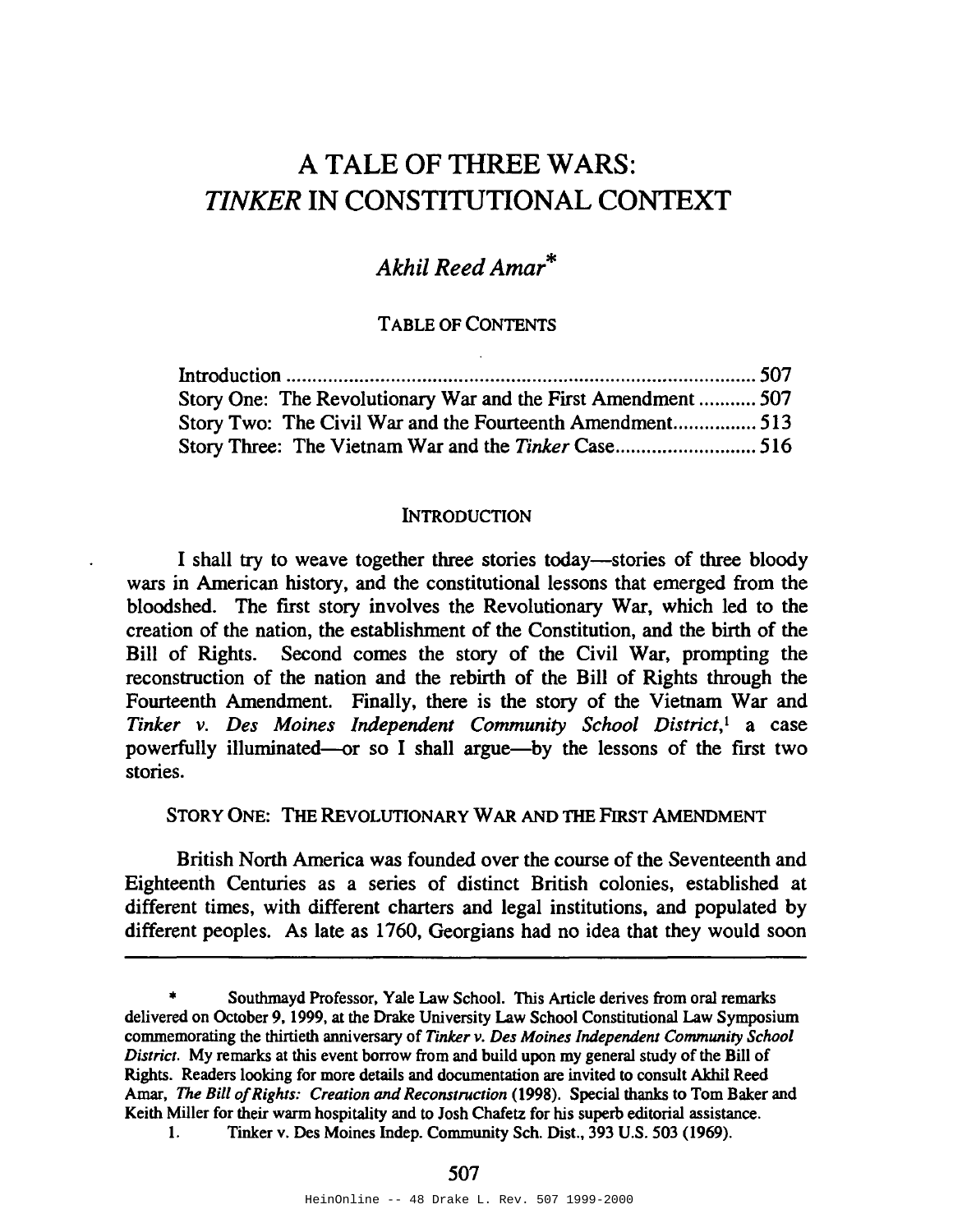become part of a single continental entity connected to Massachusetts but not to Canada, to Connecticut but not to the British West Indies. Each of these colonies was connected to the mother country in a manner rather analogous to the British Commonwealth of Nations circa 1940-New Zealand, Australia, Canada, India, and Kenya each had a connection to the crown but very little connection to one another. In 1760, Georgia was a long way from Massachusetts, given transportation technology. Georgians were more likely to follow events in London than in Boston.

The American Revolution was waged against an imperial center. The British unwittingly forced the American colonies to band together by treating these very different entities alike and by imposing similar burdens and taxes on all of them. As America began to develop a continental consciousness, local governments led the charge against Parliament. When Parliament went too far, local governments mobilized opposition by forming committees of correspondence and militias. It was the several states, in an international assembly-"congress" refers to a transnational body,<sup>2</sup> like the Congress of Vienna in 1815-that declared independence. The Articles of Confederation likewise reflected a confederacy of sovereign states.

The political ethos of the Founding strongly associated liberty with localism. "No taxation without representation"—the rallying cry of the American Revolution-was not anti-taxation, as some would have you believe; it was about localism. Taxation was fine so long as the taxing entity was the state government, in which the interests of the taxed were faithfully represented. In contrast, the colonists had no representation in Parliament. Americans were living in a world where vast geographic empires were always associated with unfreedom. Liberty was local. The history of the world up to that point was one in which no continental regime had ever been democratic. Democracies had extended only over small geographic areas—the ancient Greek city-states, Venice, and pre-imperial Rome. Once Rome became an empire, it needed an emperor, and an emperor rules with a standing army and heavy taxes; an empire is neither representative nor democratic.

Thus, it was in the best tradition of liberty (as then understood) that the Articles of Confederation gave most of the power to state and local governments. But that system was not strong enough to keep the new union together, and so thirteen years after independence, a new Constitution was born. This new Constitution created a much stronger central government, and because of that, its Framers had a lot of persuading to do. Anti-Federalist skeptics wondered whether it was possible to have a truly free continental government. They insisted that, if the Constitution was going to create such a powerful central

2. WEBSTER'S THIRD INTERNATIONAL DICTIONARY (UNABRIDGED) 1001 (3d ed. 1981).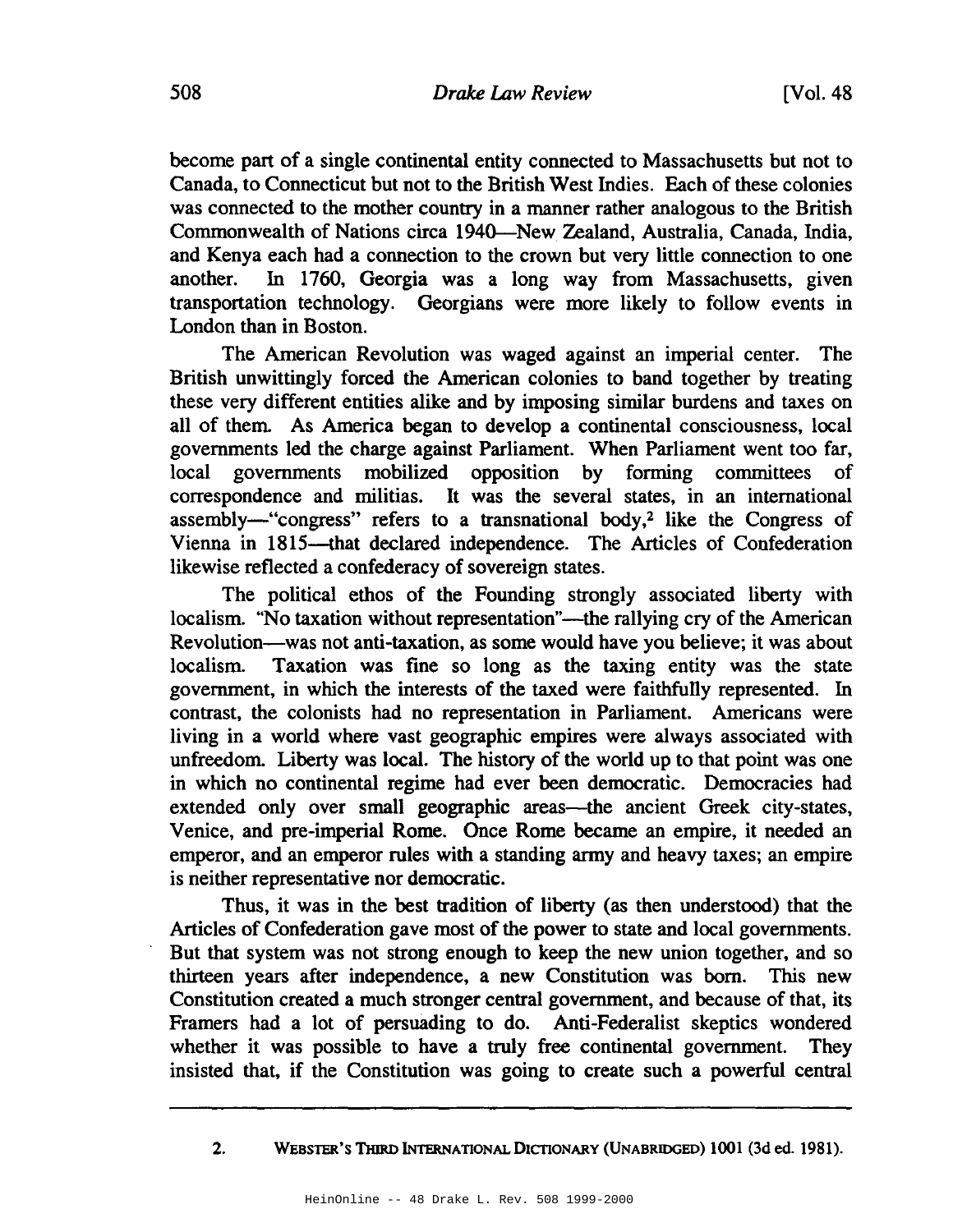government, it must also include some special safeguards beyond what had been proposed by the Philadelphia Convention. These safeguards became our Bill of Rights. It is important to understand how the original Bill of Rights was associated with localism and, in some important ways, with majority rule rather than minority rights.

Let's begin with the First Amendment. Consider the first five words: "Congress shall make no law . . . ."<sup>3</sup> From the outset, this is a Bill of Rights that applies against the Congress, against the federal government, but not against state and local governments. The famous 1833 case of *Barron v. Mayor of Baltimore*<sup>4</sup> confirmed that the First Amendment—and indeed the rest of the original Bill of Rights-applied only against the federal government.<sup>5</sup> The reason is that the federal government was seen by some as unrepresentative, much as the colonists had viewed its predecessor, Parliament.<sup>6</sup> Of course, colonists had not been allowed to vote for Parliament at all, whereas citizens of the new nation would get to vote for Congress; but many still wondered whether a tiny elite in Congress could truly be representative of the vast diversity of the nation.' How much power were the American people comfortable granting to twenty-six senators, of whom a quorum would be fourteen, eight of whom would constitute a majority? How much of the business of this vast continent ought to be entrusted to eight people? Compared to a typical state legislature with close to a hundred lawmakers, the Senate seemed dangerously small and unrepresentative. Even the national House of Representatives was smaller than most state legislatures.<sup>8</sup>

Moreover, only great men—wealthy men with extensive reputations could be elected to Congress from large geographic districts. Anti-Federalists feared that these lordly men would go off to an imperial capital city, where they would take up permanent residence, hobnob with haughty European diplomats and ambassadors, rule with a federal standing army, and impose unpopular taxes on the folks back home. Virginians-at least white, male, propertied Virginians-thought they could trust the Virginia House of Burgesses because it had been up and running for more than a century and a half, since 1620. It was already older for them than the Fourteenth Amendment is for us today. The thing to be feared was not the old, established state legislature, but this new-fangled

3. U.S. CONST. amend. I.

12 (1998).

<sup>4.</sup> Barron v. Mayor of Baltimore, 32 U.S. (7 Pet.) 243 (1833).

<sup>5.</sup> *See* id. at 247-48.

<sup>6.</sup> *See* id. at 250.

<sup>7.</sup> *See* id.

<sup>8.</sup> *See* AKHIL REED AMAR, THE BnL OF RIGHTS: CREATION AND REcONSTRUCTION 11-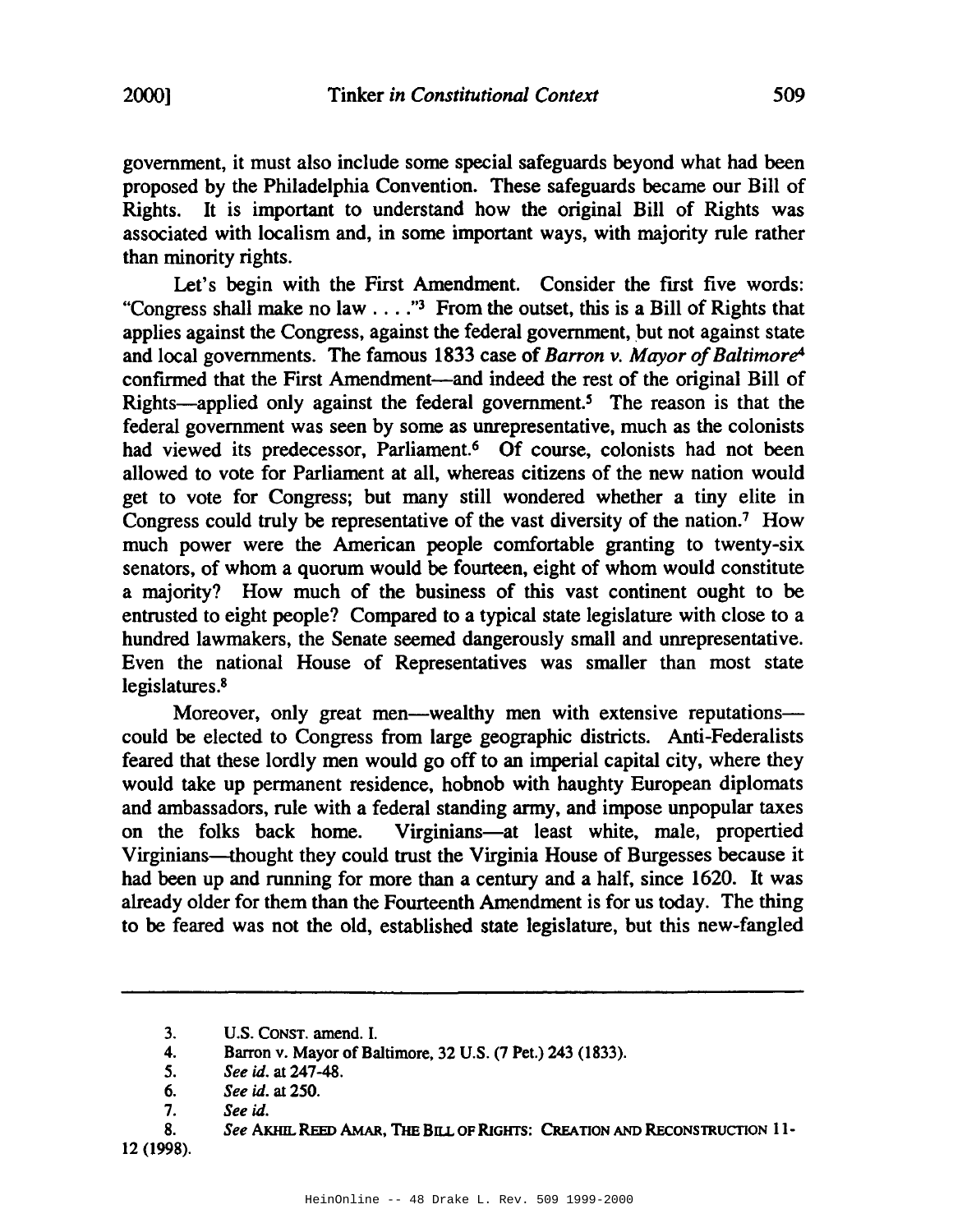Congress, the likes of which had never before been seen in human history, a purportedly democratic regime to govern a continent.

To check the new central government, the original Bill of Rights was designed not simply (or even centrally) to protect individual rights or minority rights, but also to protect *states'* rights against the federal government. The Tenth Amendment is a clear statement of states' rights, but this same principle can also be found in the First Amendment. The wording "Congress shall make no law''9 is actually a gloss on the wording of the Necessary and Proper Clause, which reads: "The *Congress shall* have Power ... To *make all Laws* which shall be necessary and proper for carrying into Execution the foregoing Powers

...."<sup>10</sup> The original First Amendment is saying, on one level, that there is no federal power over the domains of religion and press regulation-not as a matter of individual rights, but simply as a matter of Article I, section 8, enumerated powers. There is no enumerated federal power to censor the press; there is no enumerated federal power on the topic of religion. Those are things left to state policy. So, when the First Amendment says "Congress shall make no law respecting an establishment of religion,"ll it prevents a nationally-established church; it does not prevent a state-established church. State-established churches were perfectly permissible under the original First Amendment. But the picture at the Founding is even more dramatic than that: the First Amendment actually *protects* a state's right to have an established church. Six of the thirteen states had established churches at the time the Constitution was adopted. Even the "non-establishment" states generally had laws that were pro-Protestant or, more generally, pro-Christian. <sup>12</sup> The First Amendment says not only that Congress cannot create a nationally established church, but also that Congress cannot *disestablish* the state churches.13 A federal disestablishment law would be a congressional law "respecting"—that is, on the topic of—"an establishment of religion. "14

So why did the Anti-Federalists trust states to legislate in these areas while distrusting the federal government? Partly because states were seen as closer to the people. And a uniform imperial policy on religion would have been inappropriate because Americans disagreed too much. The original First Amendment was like the European Peace of Augsburg of 1555 and the Treaty of Westphalia of 1648, in which the basic idea was that the Holy Roman Empire would have no uniform imperial policy on religion. Instead, the matter would be

10. U.S. CONST. art. I, § 8, cl. 18 (emphasis added).

- 12. AMAR, *supra* note 8, at 33.
- *13. See* U.S. CONST. amend I.
- 14. *Id.*

<sup>9.</sup> U.S. CONST. amend. I.

<sup>11.</sup> U.S. CONST. amend I.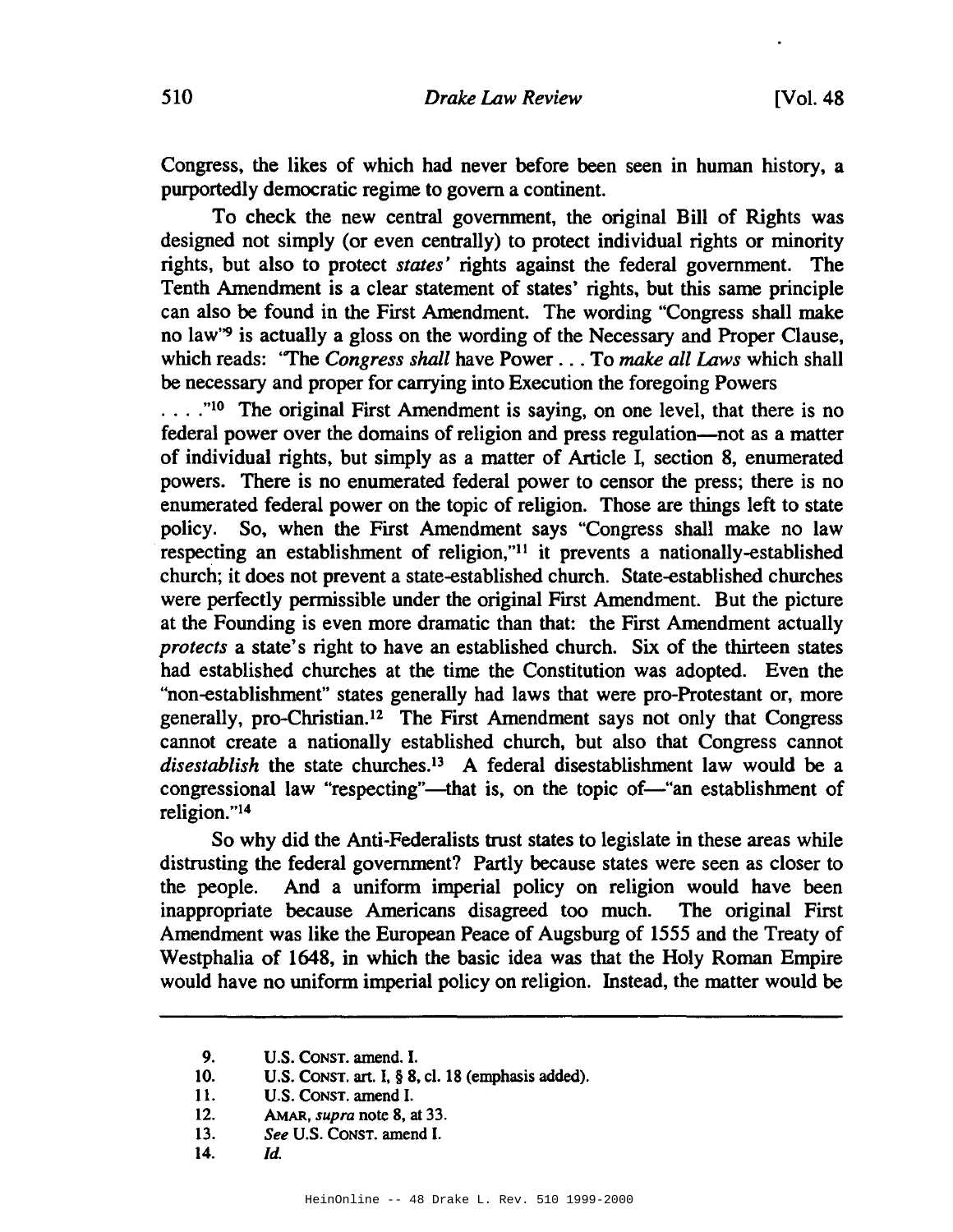left to local choice. Analogously, the Americans basically said: 'We can't agree on the national level about the proper relationship between government and religion; we're going to leave that up to local option." It was unsurprising that they saw a uniform national policy as inappropriate: there were Anglicans down south, Quakers in Pennsylvania, Baptists in Rhode Island, Catholics in Maryland, and Congregationalists in New England. Two hundred years ago, that was tremendous religious diversity, and it translated into tremendous variation in church-state policy. The only thing that all could agree on at the Founding was that the federal government should keep its hands off.

In important respects, this structural agreement protected dissenters. Americans worried that Congress would try to suppress political dissent, just as Parliament had done in the colonies. Americans especially worried about protecting anti-governmental speech-speech of political dissenters. The phrase "the freedom of speech" is at its core about political speech and expression. It comes from the English Bill of Rights of 1689, which says there shall be free speech and debate in Parliament.<sup>15</sup> Parliament, from the French *parler*, is a place where people parley, or speak. Specifically, in Parliament, they speak about politics. One of the big ideas of the American Revolution is that, on this side of the water, Parliament is not sovereign; "We the People" are.<sup>16</sup> Therefore, "We" should have the same freedom of speech, the same freedom of political discourse, that in England was reserved specifically for the legislature.

So, the First Amendment aims to protect political expression, especially the expression of opposition to a possibly unrepresentative national government. As it turned out, Anti-Federalist fears were justified: within a decade of the adoption of the Constitution and Bill of Rights, Congress passed the infamous Sedition Law of 1798.<sup>17</sup> This law, signed by President John Adams, made it a federal crime to criticize the President of the United States or a member of Congress.ls Interestingly, it did not make it a federal crime to criticize the Vice President, who happened to be Thomas Jefferson, the leader of the opposition party. The law did not make it a crime for members of Congress to criticize their challengers-only for the challengers to criticize the incumbents-and it expired after the next election. The Sedition Act was a paradigmatic example of governmental self-dealing, and people began to mobilize against it. Where? Not in newspapers, because attacking the Sedition Act in newspapers opened the attacker to prosecution under the Sedition Act itself. So opposition mobilized in the state legislatures. This is what the Kentucky and Virginia Resolutions were all about: freedom of speech and debate in these local legislatures mobilizing

*<sup>15.</sup> See* LOISJ. SCHWOERER, THE DECLARATION OFRIGHTS 297 (1981).

*<sup>16.</sup> See* U.S. CONST. preamble.

<sup>17.</sup> Act of July 14, 1798, 1 Stat. 596.

<sup>18.</sup> *Id.* at 596-97.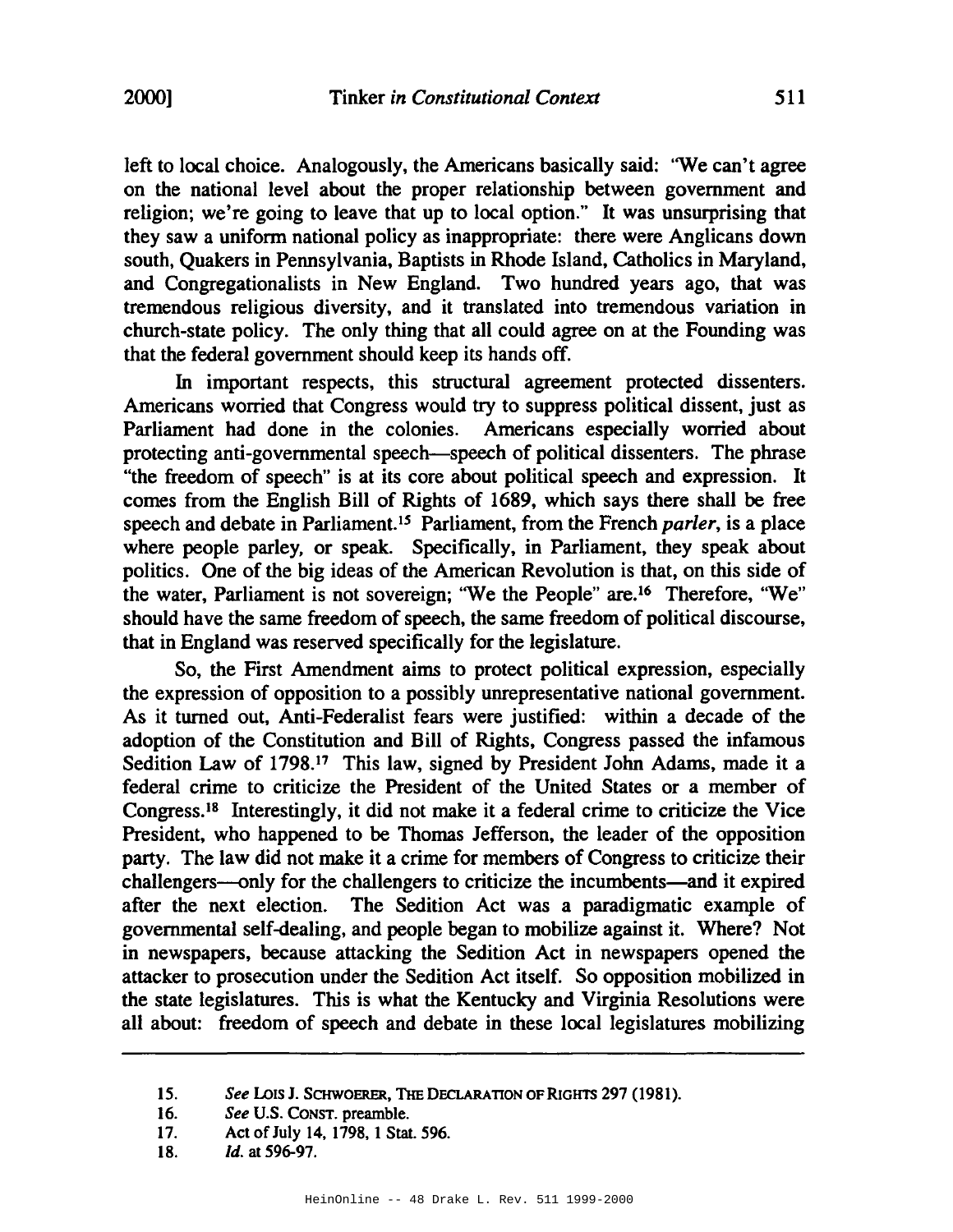constituents against Congress, just as the colonial legislatures had mobilized opposition to Parliament. The Kentucky and Virginia Resolutions highlight an important point about freedom of speech at the time of the Founding: the right was majoritarian in some ways—it was centrally about protecting a majority of the citizens against a possibly unrepresentative Congress trying to suppress popular speech, like the speech of the Jeffersonians in 1798-1800. Jefferson won the election of 1800, and this victory helped launch the strong tradition in America of protecting dissenting speech.

But "dissenting" here means somewhat popular speech against an unpopular federal regime, and it was protected largely by empowering state and local governments and local juries. In the case of John Peter Zenger, a newspaper publisher in colonial New York, the hero of the case was the local jury that let the defendant go free because he was saying popular things in New York against an unpopular governor.<sup>19</sup> The rules against prior restraint, which are part of the original First Amendment, are also pro-jury. If the goal is to directly protect free expression, a rule saying that government cannot prohibit speech in advance, but can chop the speaker's head off afterwards, is not so obviously protective-the knowledge that speakers who go too far tend to lose their heads has, to borrow a phrase, a certain chilling effect. So, how is a rule against prior restraint in any way protective of free expression if the speaker can still be punished after the fact? Here's how: prior restraints were enforced by judges issuing injunctions and by administrators and licensors—agents of the state. After-the-fact punishment, on the other hand, would require conviction by a jury of ordinary citizens. And if the speaker was saying relatively popular stuff that the folks in his locality liked, the jury could acquit—essentially nullify-just as they acquitted Zenger. So the prior restraint rule of the First Amendment was very much about empowering local juries, making sure that they, and not federal judges (who were, after all, sometimes appointed by presidents like John Adams) served as the final protectors of free expression.

Now this is a very different picture of the Bill of Rights than the one we have today. In the story I have just told, the Bill of Rights is primarily localist and majoritarian, celebrating local juries and states' rights, safeguarding the right of states to have established churches, and protecting a certain kind of political dissent, but only against Congress. But this story captures only part of what a case like *Tinker* is about.20 To fully understand *Tinker,* we also need to examine the second big war in American history, the Civil War-a war essentially about the unfreedom of the South.

<sup>19.&#</sup>x27; Trial ofJohn Peter Zenger, <sup>9</sup> Geo. <sup>2</sup> (1735), *reprinted in* <sup>17</sup> T.B. HoWElL, COBBETT'S COMPLETE COLLECTION OF STATE TRIALS 675 (1816).

*<sup>20.</sup> See* Tinker v. Des Moines Indep. Community Sch. Dist., 393 U.S. 503 (1969).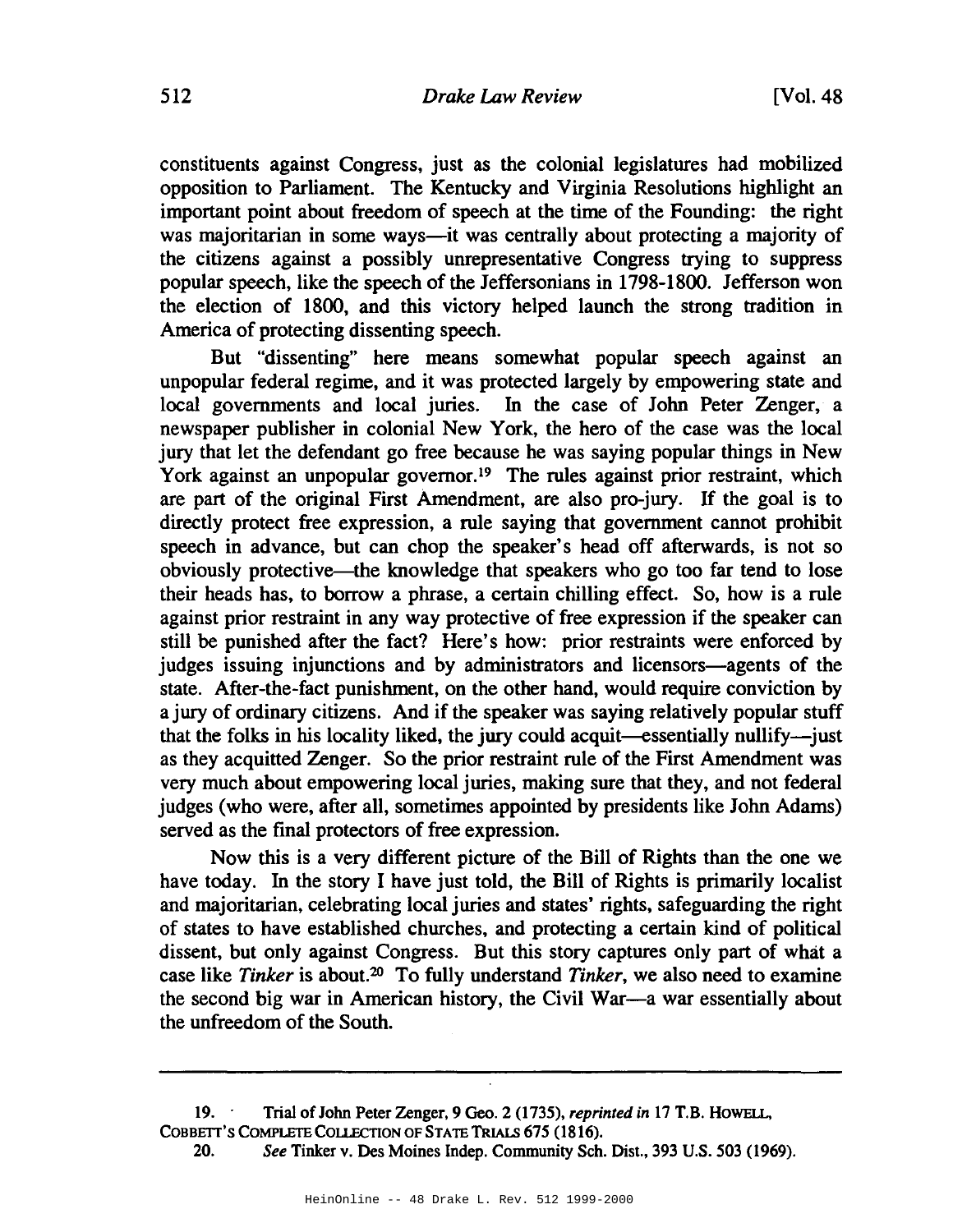## STORY Two: THE CIVIL WAR AND THE FOURTEENTH AMENDMENT

Beginning in the 1830s, abolitionists waged first a religious, and ultimately a political, crusade against slavery. Slavery was first and foremost a sin, and the initial appeals of the abolitionists simply tried to persuade people one at a time to abandon the sin, to free their slaves, and to free themselves from their own bondage to slavery. That initial religious crusade later ripened into a political crusade to limit slavery's expansion and ultimately put it on a path towards extinction: the first goal was to stop the expansion of this Evil Empire called the Slave Power; then, once that was accomplished, the goal would be to actually push slavery back. This was very similar to the domino theory of communist containment a hundred years later: first stop communist expansion at the world level, then try to roll back the advances it has already made.

At first, the abolitionists were dismissed as kooks and cranks; they were a small minority, shunned by respectable people. They were zealots and fanatics, but they happened to be right, morally, and ultimately, legally. The Civil War was precipitated by extremely aggressive Southern attempts to stifle liberty. First, of course, the liberty of slaves was snatched away, requiring brutal repression, slave by slave. Then, it became necessary to oppress free blacks down South, because free blacks, by their very example of being free and walking around, were an incitement to slaves. Next, it became imperative to suppress anti-slavery Southern whites—and there were many such people: most white Southerners were not, in fact, slave owners. Finally, the Slave Power had to suppress Northerners who tried to come down South and preach against slavery-often, preach literally, because these were generally men and women of faith. Thus, in order to prop up slavery, the Slave Power had to resort to an everwidening spiral of oppression. The Republican Party in 1860 was an outlaw party-it was, in effect, a crime in the Southern states to be a Republican; it was sedition.

Recall that the First Amendment did not yet protect citizens against state oppression of this sort. There were no remedies to be found in federal court. So, Abraham Lincoln's name did not appear on the ballot in any Southern state. But, he was elected nonetheless; the Southern states seceded; the Civil War was fought; and good triumphed over evil. In the war's aftermath, the Republican Party needed to reconstruct Southern states before they could be allowed back into normal relations with the test of the Union. The Republicans needed to establish fundamental preconditions for a healthy democracy. In order to do that, they adopted a second Bill of Rights, the Fourteenth Amendment.<sup>21</sup>

<sup>21.</sup> U.S. CONST. amend. XIV (ratified July 9.1868).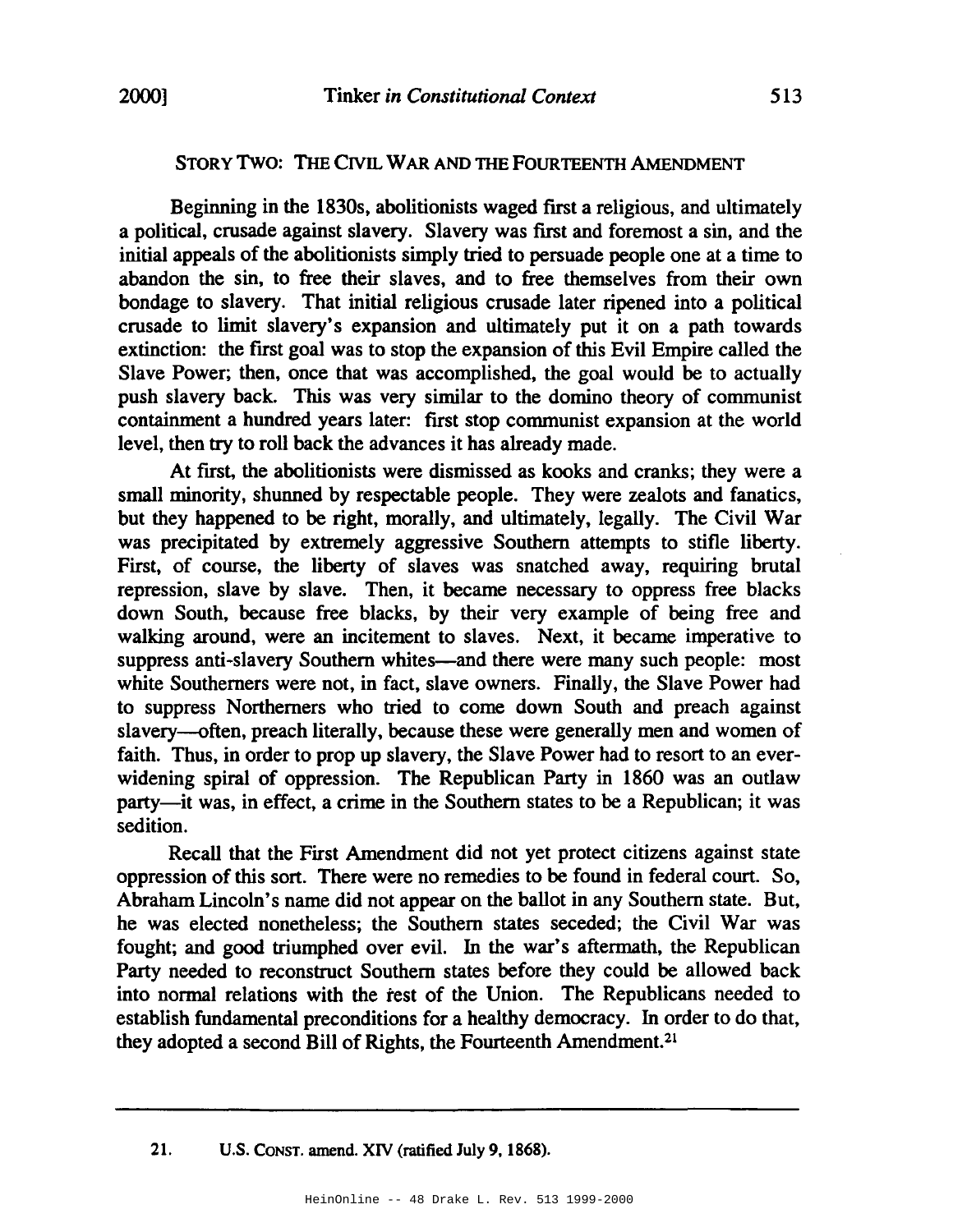#### 514 *Drake* Law *Review* [Vol. 48

The Founding had demonstrated that far-off, aloof, unrepresentative governments could violate liberty-first Parliament, in which the colonists had no vote at all, and then Congress, which was feared as possibly unrepresentative and susceptible to self-dealing. These realizations at the Founding established the need for a Bill of Rights against the imperial center. In light of lessons learned from the Slave Power and the Civil War, it became clear that even supposedly democratic states and local governments could also threaten liberty. This type of oppression called out for a new Bill of Rights, one against the periphery, and one that would balance the initial Bill of Rights against the center.

The canonical expression of this new Bill is the second sentence of the Fourteenth Amendment: ''No State shall make or enforce any law which shall abridge the privileges and immunities of the citizens of the United States ...."22 What was meant by "privileges and immunities"? Things like freedom of speech and of the press, freedom of religion, freedom against unreasonable search and seizure, as well as the right of habeas corpus, and freedom from ex post facto laws. In short, privileges and immunities encompassed the rights in the original Bill of Rights, plus rights found elsewhere in the Constitution, like habeas corpus, and freedom from ex post facto laws. These things are privileges and immunities of American citizens that no state may abridge.

Note how the Fourteenth Amendment borrows from the language of the First: "Congress *shall make no law* ... *abridging"* in the First,23 and *"No* State *shall make* or enforce any *law* which shall *abridge"* in the Fourteenth.24 But the Fourteenth says that we need a Bill of Rights against the states, to be protected and enforced by federal courts, by the federal government, against the periphery. Juries are no longer quite so trustworthy, because they may reflect the same forces of social intolerance that the rights are meant to protect against. The Revolutionary Founders loved juries: in 1760, colonists did not get to vote for Parliament (and they certainly did not have any say in who was to be king), so one of the few places where they could actually make their voices heard was on a local jury. The king appointed colonial judges, so judges were not always heroes to the colonists. The colonial jury thus naturally evolved into a political institution-one of the most truly representative institutions in the colonies-so it is unsurprising that the jury emerged as the main bulwark of the original Bill of Rights. We can see the Founders' emphasis on the jury explicitly in the Fifth Amendment grand jury provision, in the Sixth Amendment criminal jury provision, and in the Seventh Amendment civil jury provision. We can also see it implicitly in things like the First Amendment prior restraint rule and the

*<sup>22.</sup> ld.*

<sup>23.</sup> U.S. CONST. amend. I (emphasis added).

<sup>24.</sup> U.S. CONST. amend. XIV (emphasis added).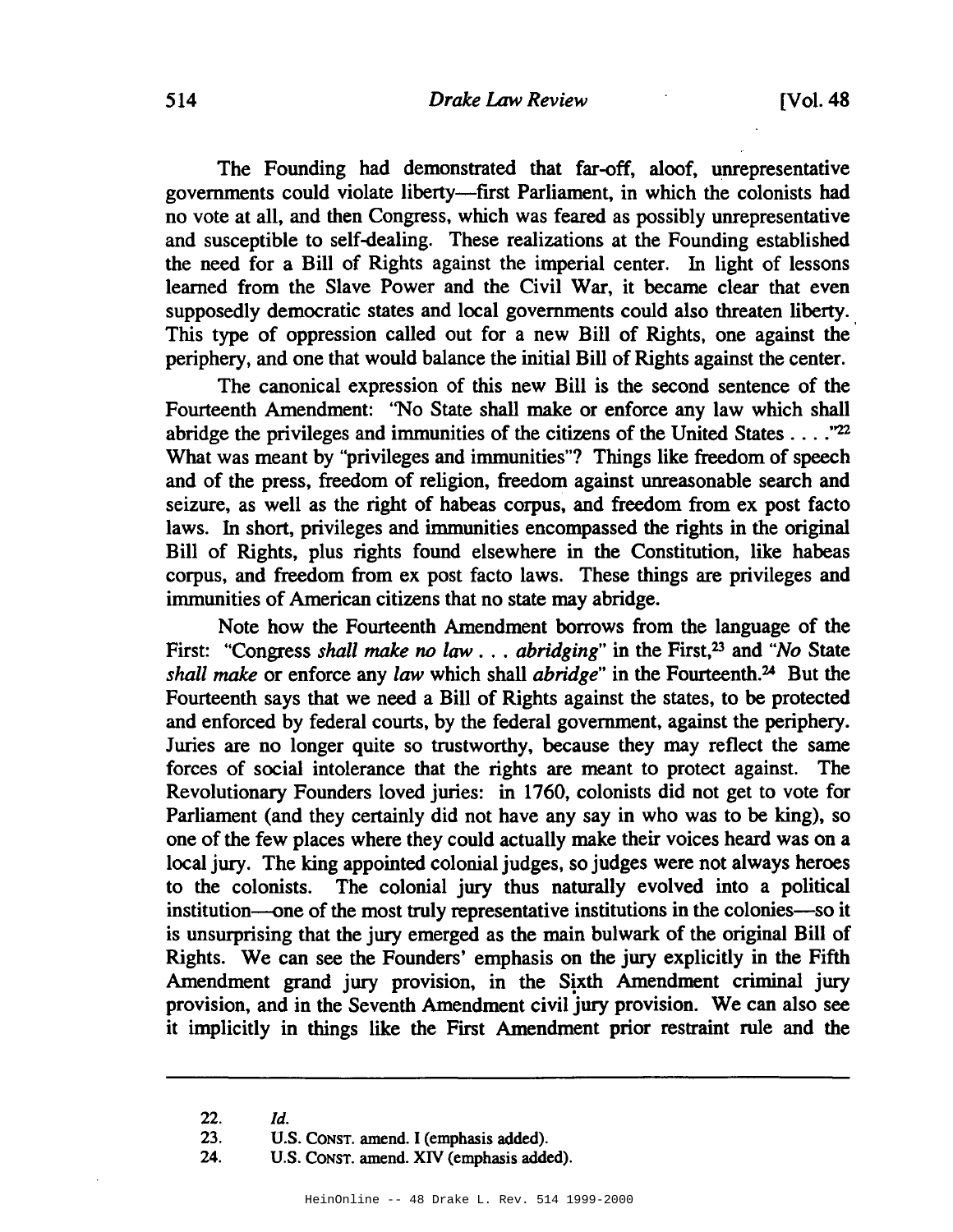Second Amendment celebration of local militias, which were close cousins to local juries.

The Civil War experience, however, tempered American enthusiasm for juries. A new model of dissent emerged, involving a commitment to protect not only those who oppose government policy (although that continues to be very important), but also those who challenge the majority viewpoint. Of course, the paramount virtue of the jury to the Framers was its fundamentally populist makeup, but a majoritarian jury provides a less than complete safeguard for this new kind of dissent. Part of the reason it is important to protect the lonely dissenter is that, given enough time to make her case, she might be able to persuade a majority. Abolitionists were a case-in-point: they, who had been dismissed as utter extremists in 1830, had become the heart and soul, the dominant force, of the Republican Party by 1866. Even a strict believer in majority rule has to protect the current minority in order to give it a chance to ripen into an ultimate majority if allowed to make its case.

The reconstructed Bill of Rights also protects religious speech and not merely political expression. At the Founding, religion was in the First Amendment along with freedom of speech, but religion was included largely for reasons of federalism: Congress had no enumerated power over either of these domains. No state constitution linked religion and speech, or religion and press. Only the Federal Constitution linked them, and it did so on the theory of enumerated power. By the time of the Fourteenth Amendment, there was a different vision aborning, one that favored the absolute protection of religious speech, and not simply the relegation of the matter to local governments. This came about in part because it was seen that religious and political speech were intimately connected, as exemplified by the abolitionists. This also came about in part because of a respect for individual conscience, a respect evident in the writings of Emerson, Thoreau, and John Stuart Mill, whom Nadine Strossen invoked yesterday in her stirring Keynote Address.25 These men were all midnineteenth century thinkers. They are not Founding thinkers, and to read their views back into the Founding is rather anachronistic. So ideas about protecting religious and artistic speakers (and women) like Harriet Beecher Stowe; protecting the lone Northerner down South, a carpetbagger; protecting a black man in a white country, like Frederick Douglass—these are Fourteenth Amendment ideas more than First Amendment ideas. This new birth of freedom in the Fourteenth Amendment helps redefme the entire American ethos to include more emphasis on the individual, and the need to protect him or her against

*<sup>25.</sup> See* Nadine Strossen, *Keeping the Constitution Inside the Schoolhouse Gate: Student Rights Thirty Years After* Tinker v. Des Moines Independent Community School District, 48 DRAKE L. REv. 445, 453-54 (2000).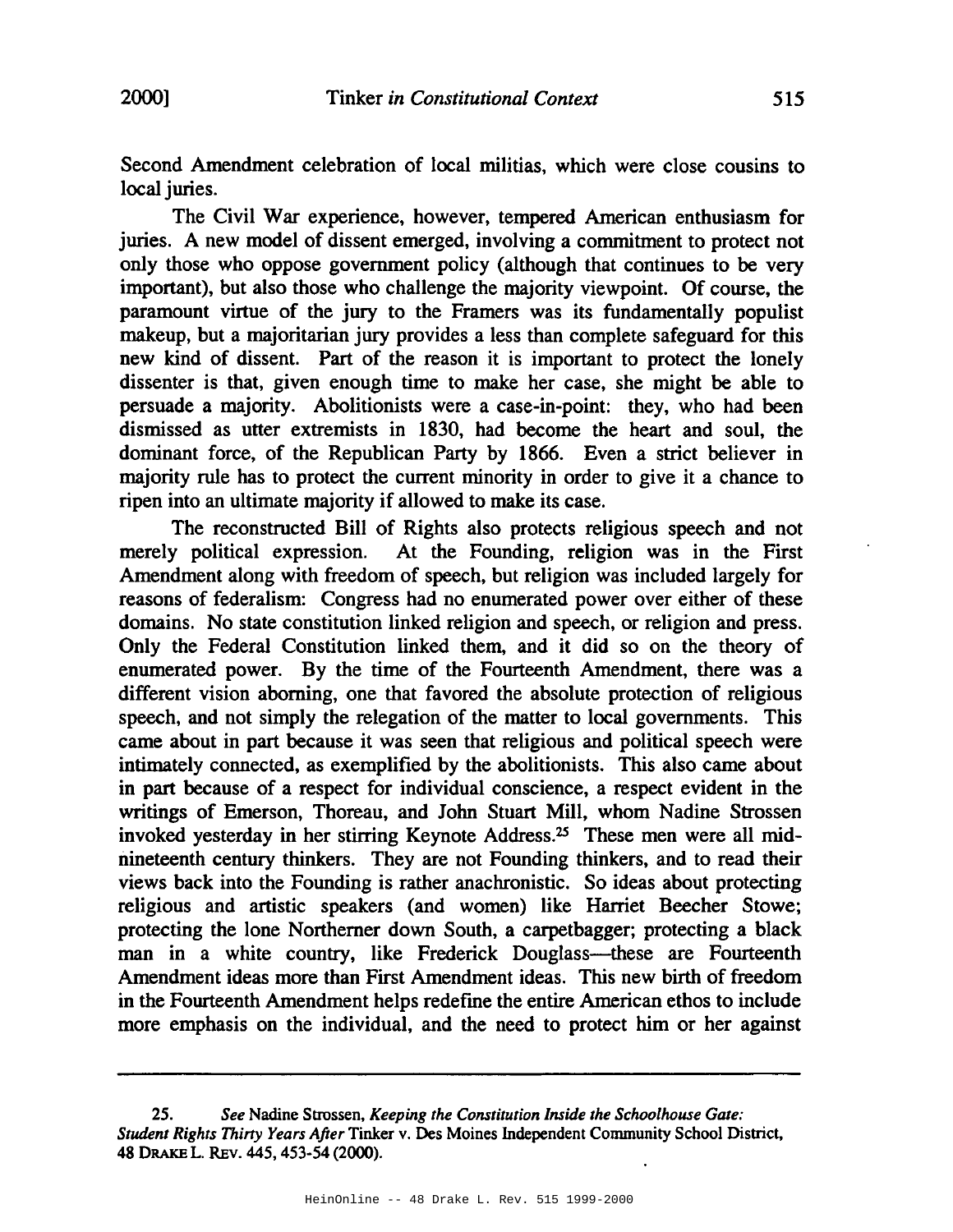majoritarian oppression and social intolerance, not just against unrepresentative government.

STORY THREE: THE VIETNAM WAR AND THE *TINKER* CASE

Now, let's think about *Tinker* in the context of these two stories. *Tinker* reflects some important lessons of the Founding story. Consider, for example, the *Tinker* Court's vigorous protection of political expression-in particular, expression that criticized government policies, namely, the administration's policies in prosecuting the Vietnam War.<sup>26</sup> Indeed, the Court exhibited special vigilance in *Tinker* because the challenged rule seemed specifically aimed against this kind of oppositional speech.27 Said the Court:

It is also relevant that the school authorities did not purport to prohibit the wearing of all symbols of all political or controversial significance. The record shows that students at some of the schools wore buttons relating to national political campaigns, and some even wore the iron cross, traditionally a symbol of Nazism. The order prohibiting the wearing of armbands did not extend to these. *Instead. a particular symbol-black armbands worn to exhibit opposition to this Nation's involvement in Vietnam—was singled out for prohibition.*<sup>28</sup>

The school's apparent targeting of those speaking out against government policy violates a core Founding idea.

But here is where we must move beyond the Founding. The anti-speech rule in *Tinker* did not come from Congress or the federal government; it came from local government, supported at the time by the majority of the local community. If this case had been tried by a jury in Des Moines, the Tinkers and Eckhardt might have lost. According to the record, there were seven students out of 18,000 who wore armbands, and the *Tinker* Court was sensitive to that fact, talking about the need to protect this minority against majority intolerance. The Court says, for example:

Any departure from absolute regimentation may cause trouble. Any variation *from the majority's opinion* may inspire fear. Any word spoken, in class, in the lunchroom, or on the campus, that deviates from the views of another person may start an argument or cause a disturbance. But our Constitution says we must take this risk  $\dots$ . [The state] must be able to show that its action was caused by something more than a mere desire to

<sup>26.</sup> *See* Tinker v. Des Moines Indep. Community Sch. Dist., 393 U.S. 503,510-11

<sup>(1969).</sup>

<sup>27.</sup> See id.

<sup>28.</sup> *Id.* (emphasis added).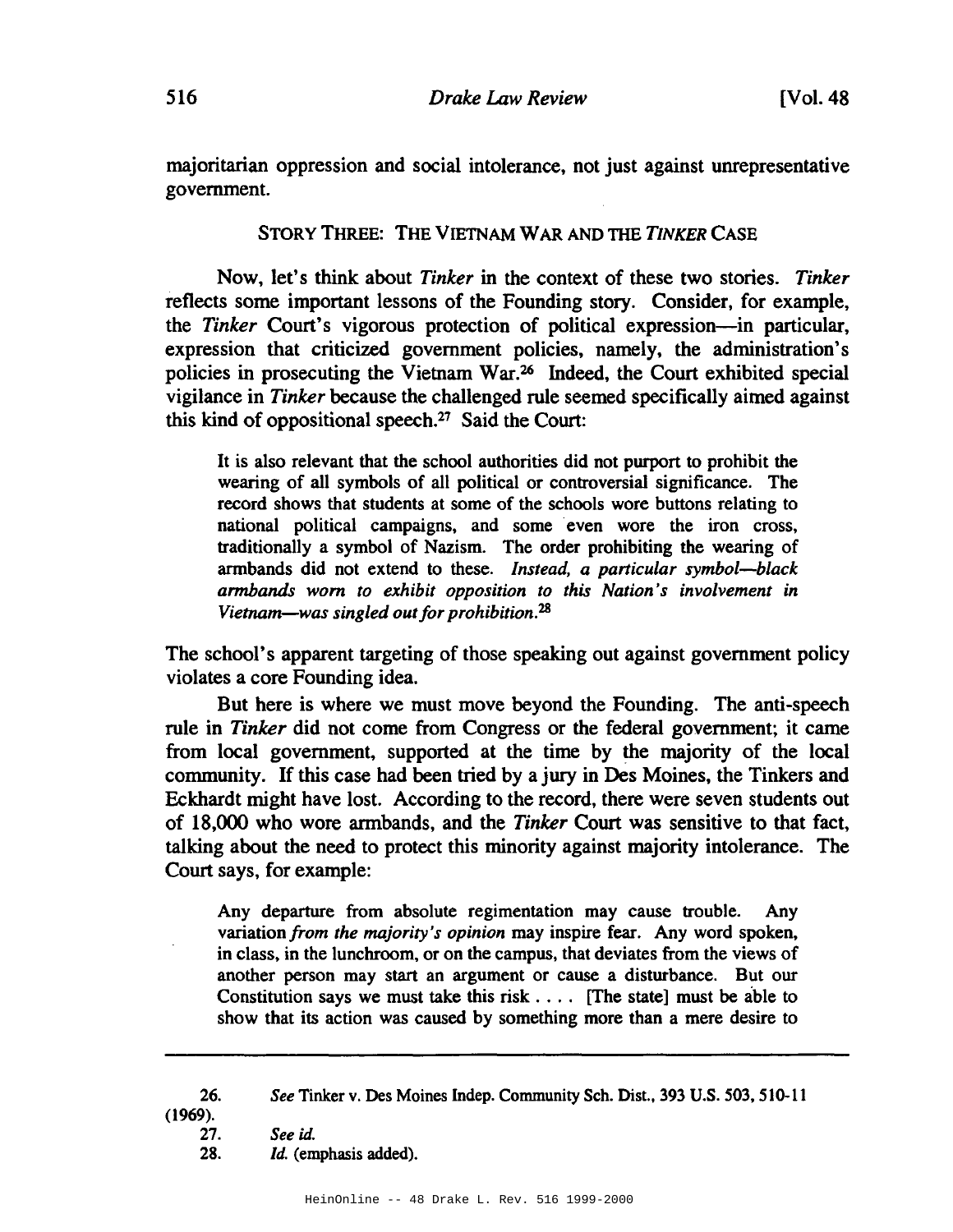avoid the discomfort and unpleasantness that always accompany *an unpopular viewpoint.<sup>29</sup>*

These are the themes of the Fourteenth Amendment, not the Founding. Federal judges, rather than somewhat suspect juries, are now the heroes, protecting liberty against localities. Local juries were the heroes of the Founding; federal judges were the ones who cheerfully incarcerated those who violated the Sedition Act, brushing aside their First Amendment challenges to the law.

Another central Fourteenth Amendment theme at work in *Tinker* is that of the outsider. Women were central speakers at the time of the Fourteenth Amendment. Because of their exclusion from political participation, women became very involved in church organizations, and consequently in religious crusades, which ultimately became political crusades. Anti-cruelty, temperance, anti-slavery, anti-gambling, and women's suffrage movements were all born in the mid-nineteenth century and all heavily involved women. Women were core Fourteenth Amendment speakers, even though they were not voters. Blacks, too, who were not voters in some of the states, were core Fourteenth Amendment speakers. *Tinker* is a natural extension of an amendment designed to protect those kinds of social outsiders. Children, like women and minorities, are social outsiders of sorts. Also, the Court showed a deep understanding of our Fourteenth Amendment experience when it wrote: "In our system, state-operated schools may not be enclaves of totalitarianism."<sup>30</sup> That image of totalitarianism very much captures the essence of the Southern states before the Civil War. "School officials do not possess absolute authority over their students. Students in school as well as out of school are 'persons' under our Constitution."31 The word "persons" is emphasized because it is a reference to the first sentence of the Fourteenth Amendment. "All persons born or naturalized in the United States"32 are citizens thereof, whether they are males or females, born slave or born free, children or adults--everyone is a person, and so everyone is a citizen under the Fourteenth Amendment.

These are centrally Fourteenth Amendment themes, dealing with inclusion of formerly marginalized groups and protecting them against majority oppression and intolerance. And part of the logic here is that those who might seem like nuts and cranks today, if allowed to make their case, might tomorrow convince the majority of us that they were right after all. This was the story of the antislavery movement in the mid-nineteenth century, and it is also, I suggest, part of the story of the anti-war movement in the mid-twentieth century. So in thinking

<sup>29.</sup> *Id.* at 508-09 (emphasis added).

<sup>30.</sup> *Id.* at 511.

 $31.$   $1d.$ 

<sup>32.</sup> U.S. CONST. amend. *XN.*